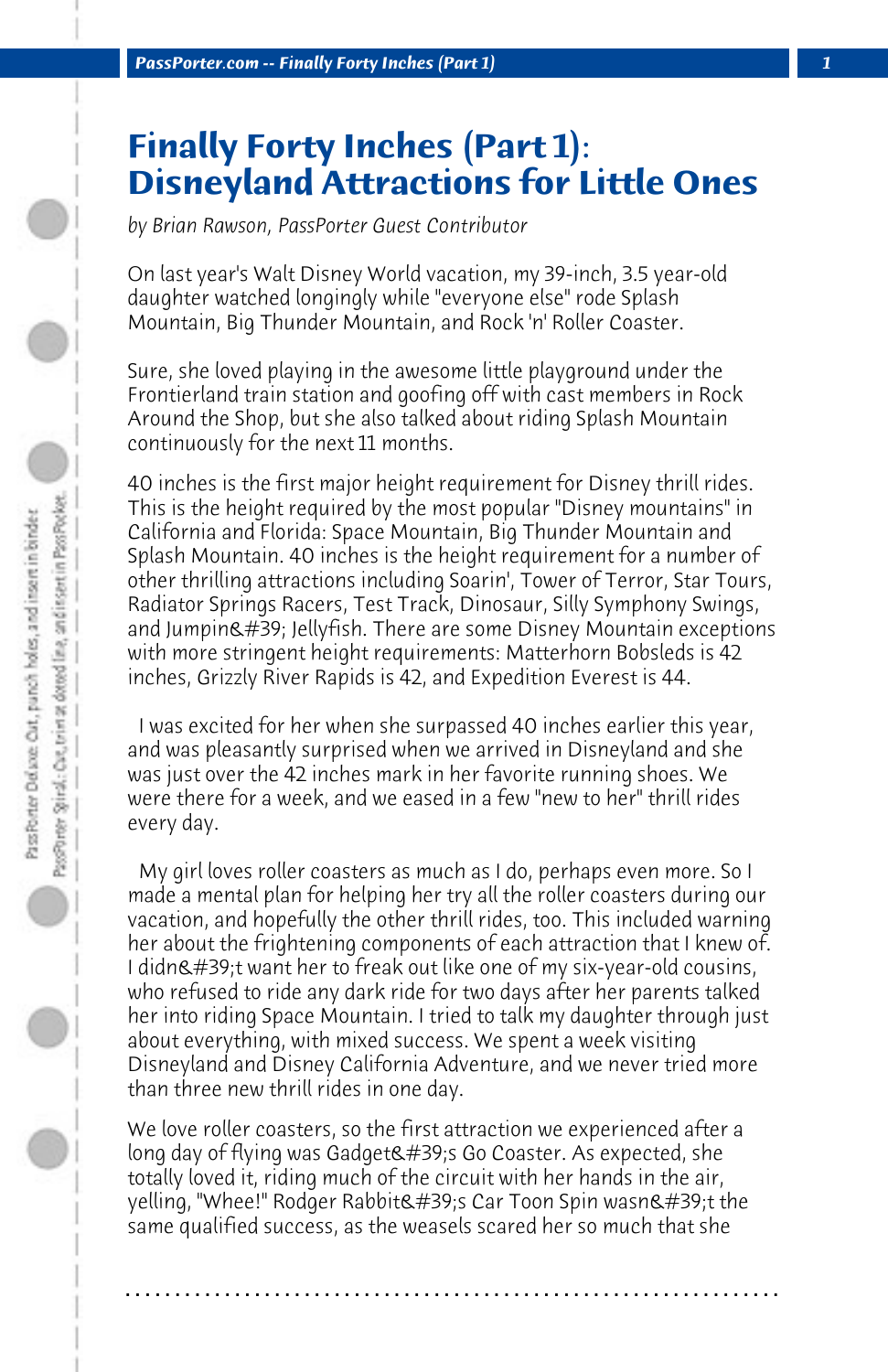stopped steering and I had to take over. She cheered loudly when Jessica Rabbit defeated those nasty weasels. This dichotomy would continue for much of the remainder of the trip.

 Later in the trip, I talked her into riding Matterhorn Bobsleds, which was my first roller coaster at the age of five. I forgot how intense the Yeti was. My daughter wouldn't let me forget. She loved the rest of the ride, but not the monster, who pops up screaming several times. (I thought it was just once? I must have closed my eyes as a child.)

And my questionable parenting didn $&\#39$ ; t end there. I didn $&\#39$ ; t do my homework regarding Space Mountain Ghost Galaxy. We used FASTPASSes to minimize the anticipation time. I also told her that there would be ghosts, but I honestly thought they would be friendly ghosts, like the Haunted Mansion. Almost immediately, our roller coaster car was chased by a huge, fiery, nasty-looking space ghost, who followed us around and screamed at us. The on-board sound system in Space Mountain makes it very realistic. This ghost scared me. My petrified daughter clung tight to me until the ride was over. "Dad, I liked the roller coaster, but that ghost was too scary. Can we ride it without the ghost?" I guess I need to plan another trip to Disneyland.

 We did the other Disneyland Mountains later in the trip. Splash Mountain was a huge success, despite the fact that my daughter insisted that it was Roger Rabbit who was in trouble with that nasty "weasel" (fox). She loved the drop, and tolerated the nasty fox. She would have liked to ride it over and over again all day. Although she really wanted to know the story, and I couldn $\&\#39$ ;t relate it quickly enough and clearly not enough to satisfy her curiosity. I will have to show her my "Brer Rabbit and the Tar Baby" Disney book when I go back to my parents house.

 Big Thunder Mountain took a bit of convincing. I eventually figured out that she wanted to ride the roller coaster, but did not like the name "Big Thunder Mountain." So we just got in the line to ride "that fun-looking train." She was a bit nervous in the bat-cave scene, but was strangely silent for the rest of the ride. At the exit, I convinced her to pose for a picture near the exit because she was grinning ear to ear. I still wasn't sure just how much she liked it, and I casually asked what she wanted to do next. She didn $&\#39$ ;t say anything, she just grabbed me and ran right back in the entrance for another lap. The next lap wasn't quiet. She had questions about everything, including, "Dad, why did they feed the goat dynamite? That's just silly."

 Star Tours: The Adventure Continues was the last big ride to try in Disneyland. She was very nervous about it. She didn't want to do

**. . . . . . . . . . . . . . . . . . . . . . . . . . . . . . . . . . . . . . . . . . . . . . . . . . . . . . . . . . . . . . . . . .**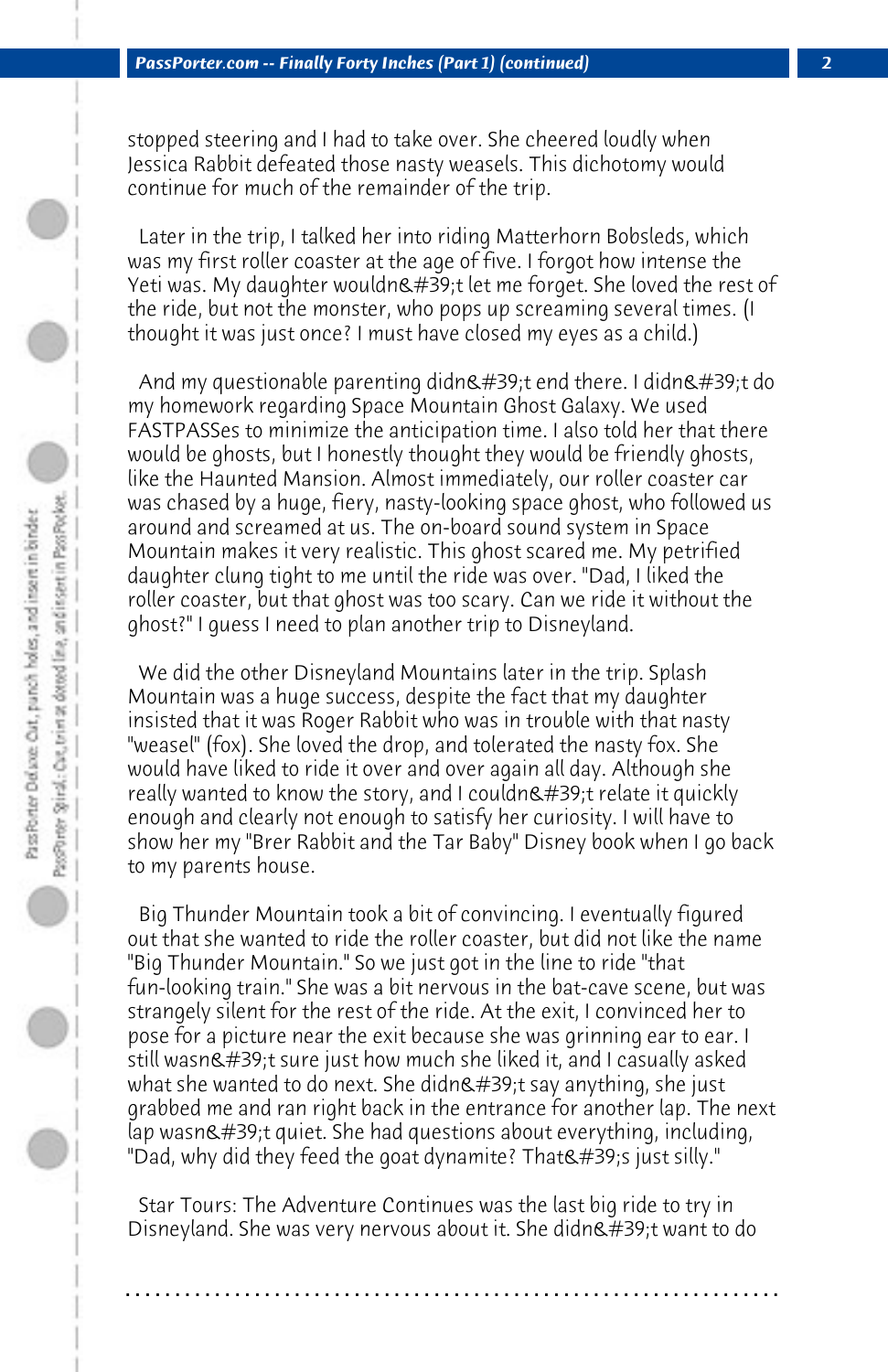it. But I talked her into trying it once. Again, we used FASTPASS to minimize fear based on anticipation. Our ride took us through the storm troopers, to Kashyyyk (Chewbacca's home planet), interrupted by Admiral Ackbar, and dropping into the space battle and city traffic of Coruscant. My little ride-junkie liked flying around Kashyyyk, but did not like the battle sequences at all. So no more Star Tours for her.

 I should also note that it was a challenge to get my daughter on Pirates of the Caribbean, even though she ' sexperienced it several times previously. I realized that it was the word "pirate" that frightened her, so I talked her into riding a boat ride past a restaurant. We boarded without incident, and as soon as we were past the fort and into the town, she looked at me very seriously and loudly asked, "Daddy, why  $aren$ g#39;t you singing?"

Here  $\#39$ ; s a quick summary of my daughter  $\#39$ ; s favorite rides. Most are fast outdoor attractions:

 • Gadget's Go Coaster

- $\&$  bull; It's a Small World
- • Mad Tea Party
- • Astro Orbiter
- • Splash Mountain
- • Big Thunder Mountain
- • Jungle Cruise
- • Enchanted Tiki Room

 The following attractions were too frightening for her to experience more than once. Dark rides and monstrous encounters dominated her frightful experiences:

- • Space Mountain Ghost Galaxy (It scared me too!)
- • Matterhorn Bobsleds
- • Star Tours: The Adventure Continues
- Ebull; Mr. Toad $\&\#39$ ;s Wild Ride
- • Haunted Mansion Holiday
- *Cabull: Snow White C#39;s Scary Adventure*
- • Pinocchio's Daring Journey

 • Buzz Lightyear's Astro Blasters

To be continued in Disney California Adventure  $\hat{\epsilon}$ 

*About The Author: Brian Rawson is a single dad, now living near Calgary. His father took him on the Matterhorn Bobsleds when he was five, and since then, he has travelled extensively to feed his roller coaster addiction. He has ridden around 200 different roller coasters and experienced all the "Disney Mountains" in Florida, California, France and Japan.*

**. . . . . . . . . . . . . . . . . . . . . . . . . . . . . . . . . . . . . . . . . . . . . . . . . . . . . . . . . . . . . . . . . .**